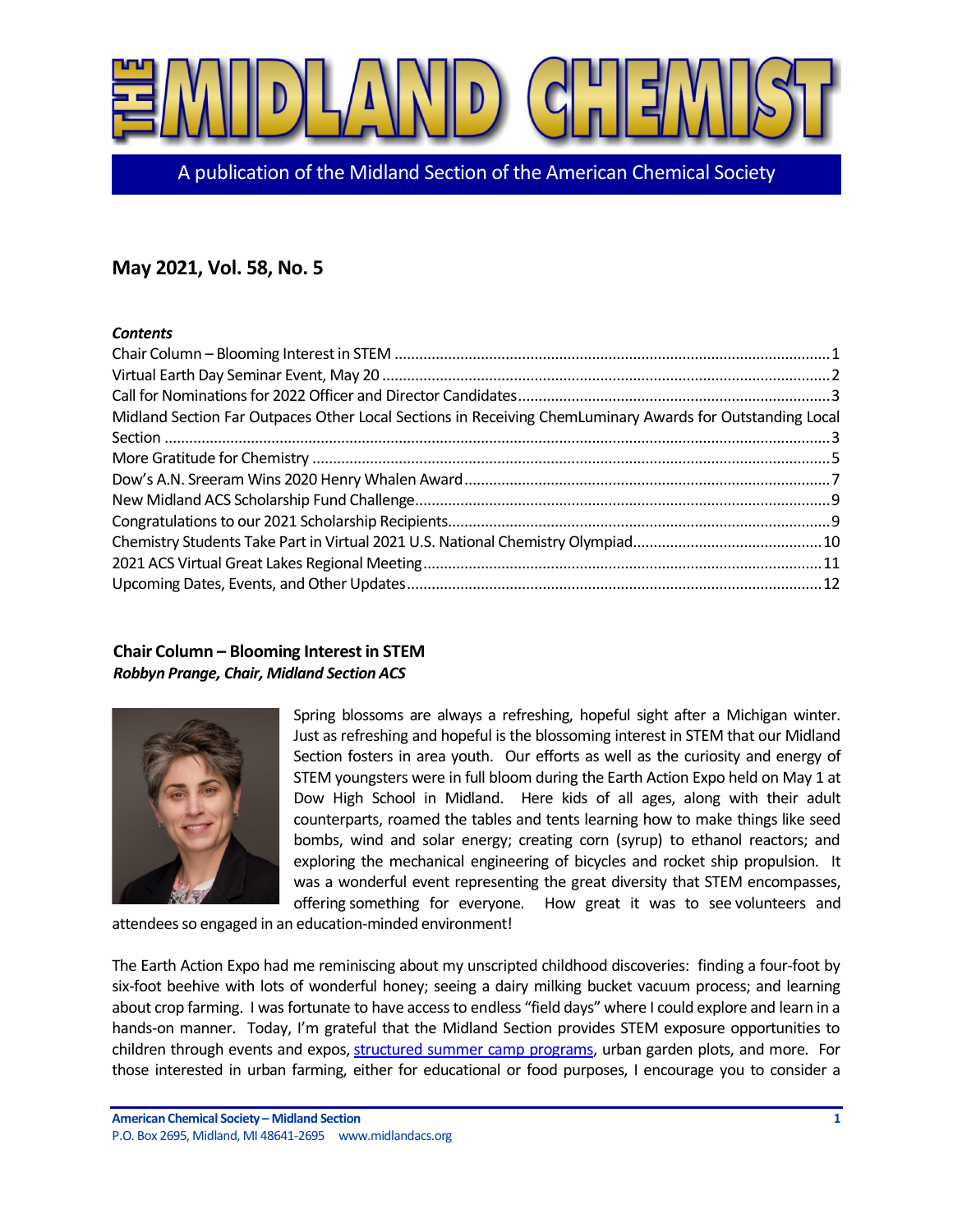Creative 360/ACS Community Garden plot. A garden is a wonderful place to unfold multiple science lessons and soak up fresh air, sun, and family time. Please call 989-837-1885 for details.

For older kids, still young at heart, don't miss the opportunity to continue your STEM exploration at the upcomin[g 2021 ACS Virtual Great Lakes Regional Meeting June 6-9.](https://nam04.safelinks.protection.outlook.com/?url=https%3A%2F%2Fwww.glrm2021.org%2F&data=04%7C01%7CRPrange%40dow.com%7C995c321148364ad27bf108d90e30e780%7Cc3e32f53cb7f4809968d1cc4ccc785fe%7C0%7C0%7C637556425467293143%7CUnknown%7CTWFpbGZsb3d8eyJWIjoiMC4wLjAwMDAiLCJQIjoiV2luMzIiLCJBTiI6Ik1haWwiLCJXVCI6Mn0%3D%7C1000&sdata=JucpgqeN3kkzqgtvCkx4%2FsEaKb9ypiAKxWvC%2BicUn9c%3D&reserved=0)

#### <span id="page-1-0"></span>**Virtual Earth Day Seminar Event, May 20** *Gina Malczewski, Outreach Committee, Midland Section ACS*

You are invited to attend our last Virtual Earth Day Seminar event for 2021 on Thursday, May 20, 4:00-5:30 PM. Beyond the public at large, this topic may be appropriate for sociology and environmental issues classes as well. This is a free event and open to the public. Just click on the lin[k https://msu.zoom.us/j/96111588873,](https://msu.zoom.us/j/96111588873) and enter the passcode ACS. For questions, please contact Gina Malczewski a[t reginamalczewski@gmail.com.](mailto:reginamalczewski@gmail.com)

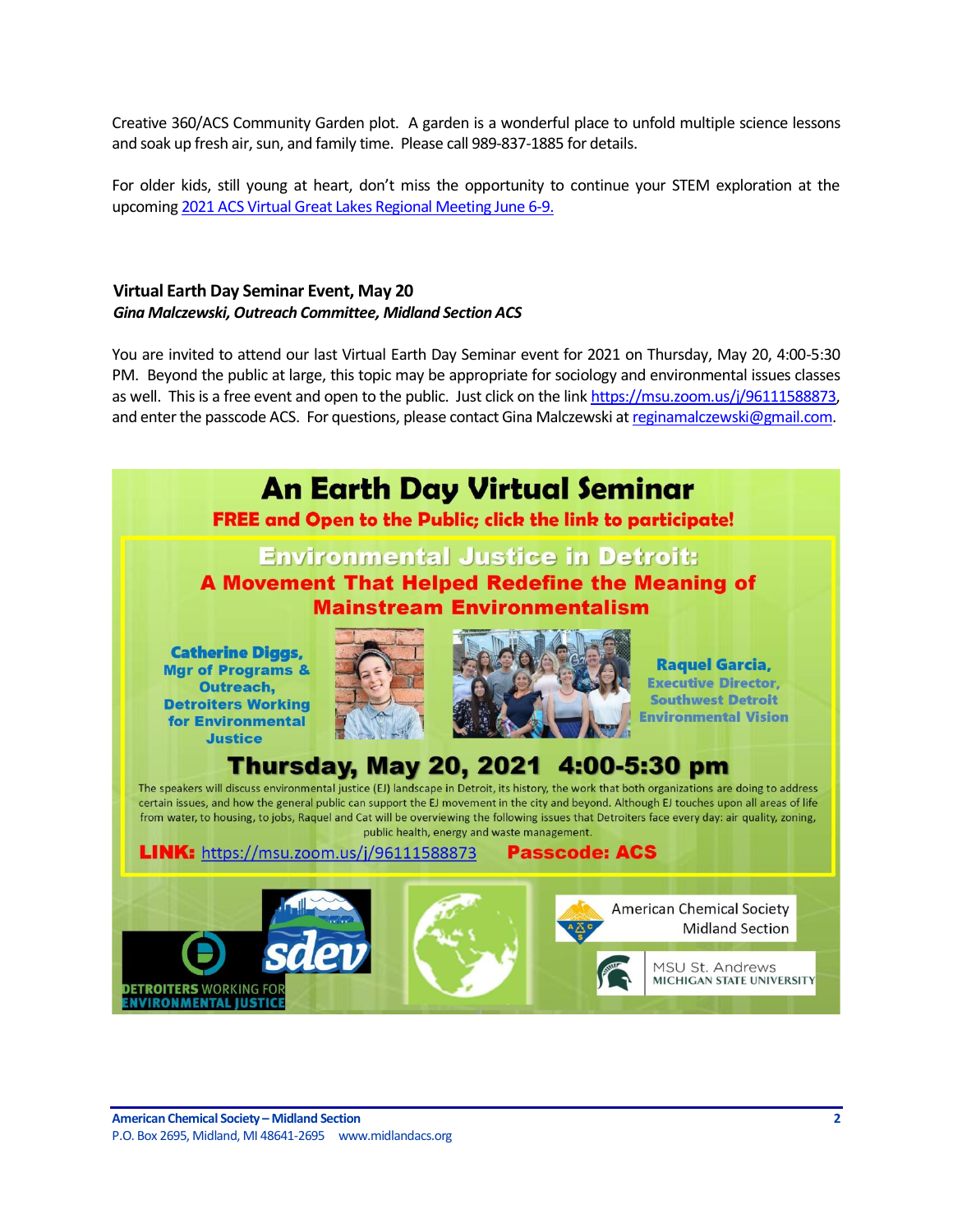## <span id="page-2-0"></span>**Call for Nominations for 2022 Officer and Director Candidates** *Shuting Feng, Chair, Nominations and Elections Committee, Midland Section ACS*

Here is your opportunity to become more involved in your local ACS section! We need candidates to run for the following positions for 2022:

- Chair-elect (1-year term)\*
- Secretary (1-year term)
- Treasurer (1-year term)
- Chair, Nominations and Elections Committee (1-year term)
- Directors (3 open positions for 3-year terms)

\*Note: The election of a Midland Section ACS member to the Chair-elect position triggers a rolling three-year commitment, the first year as Chair-elect, the second year as Chair, and the third year as Past Chair. The Chair and Past Chair positions are not subject to the annual elections process unless a vacancy arises.

If you are interested in running for any of these positions, or if you know of someone who might be interested, please contact Shuting Feng at [sfeng7@dow.com](mailto:sfeng7@dow.com) (preferred) or by phone at 989-496-1617. If you have any questions regarding the responsibilities of any of the positions, please contact the current officers or Shuting Feng. You are also encouraged to visit our website a[t www.midlandacs.org.](http://www.midlandacs.org/)

## <span id="page-2-1"></span>**Midland Section Far Outpaces Other Local Sections in Receiving ChemLuminary Awards for Outstanding Local Section**

*Wendell L. Dilling, Historian and Director, Midland Section ACS*



The Midland Section of the ACS has far outpaced all other local sections in the country in the number of ChemLuminary Outstanding Local Section Awards that it has received from 2000-2020, winning 16 of the 21 awards given since these awards became available in 2000. And the last eight awards to the Midland local section were won consecutively!

The New York Section garnered the next largest number of these awards with ten. For purposes of fair competition, ACS local sections are grouped according to the number of members in the section: small (s, 50-199), medium small (ms, 200- 399), medium (m, 400-799), medium large (ml, 800-1599), large (l, 1600-3199), and very large (vl, 3200 and above). The Midland Section was in the ml category in

award years 2000-2001 and the m category in award years 2003-2020. The New York Section was in the vl category.

The table at the top of page 4 shows the years that the Midland Section ACS has won the ChemLuminary Outstanding Local Section Award from 2000 to 2020, along with the Section Chair who was serving during the Activities Year for which the award was given.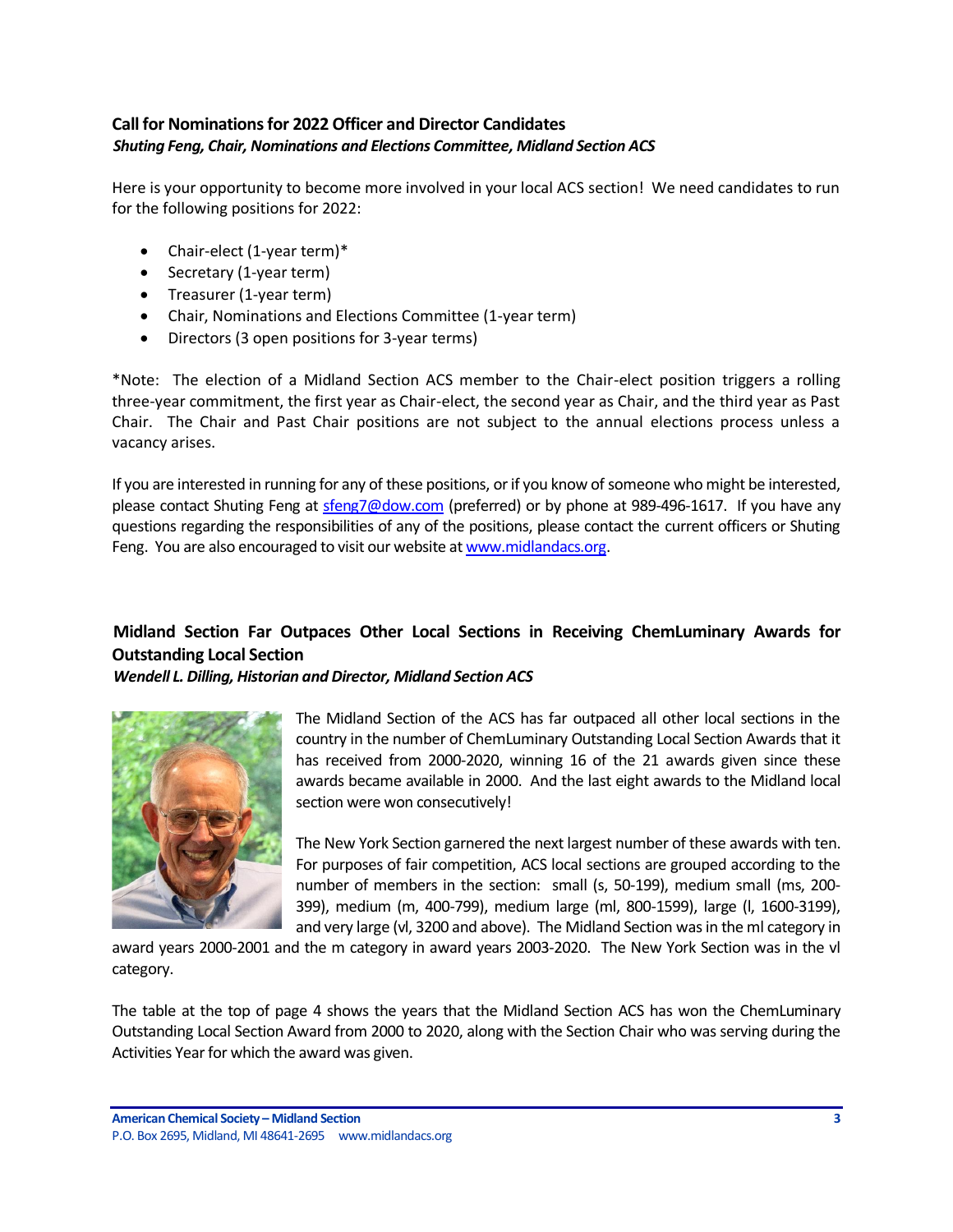| <b>Award Year</b> | <b>Activities Year</b> | <b>Section Chair in the Activities Year</b> |  |  |  |
|-------------------|------------------------|---------------------------------------------|--|--|--|
| 2000              | 1999                   | Debora Bergstrom                            |  |  |  |
| 2001              | 2000                   | <b>Wendell Dilling</b>                      |  |  |  |
| 2003              | 2002                   | Patrick Cannady                             |  |  |  |
| 2004              | 2003                   | Michael Owen                                |  |  |  |
| 2006              | 2005                   | Patrick Smith                               |  |  |  |
| 2007              | 2006                   | <b>Buford Lemon</b>                         |  |  |  |
| 2008              | 2007                   | Dee Strand                                  |  |  |  |
| 2011              | 2010                   | John Blizzard                               |  |  |  |
| 2013              | 2012                   | Regina Malczewski                           |  |  |  |
| 2014              | 2013                   | Wayde Konze                                 |  |  |  |
| 2015              | 2014                   | Michelle Cummings                           |  |  |  |
| 2016              | 2015                   | Regina Malczewski                           |  |  |  |
| 2017              | 2016                   | Jaime Curtis-Fisk                           |  |  |  |
| 2018              | 2017                   | Anne Kelly-Rowley                           |  |  |  |
| 2019              | 2018                   | Wenyi Huang                                 |  |  |  |
| 2020              | 2019                   | Amanda Palumbo                              |  |  |  |

For comparison, the other ACS local sections that have won this award from one to six times over the same period of time, along with their sizes, are listed in the following table (data from the ACS website):

| 6 Awards (two local sections)         |                         |                          |                     |  |  |  |
|---------------------------------------|-------------------------|--------------------------|---------------------|--|--|--|
| Indiana (ml, l)                       | Nashville (m, ml)       |                          |                     |  |  |  |
|                                       |                         |                          |                     |  |  |  |
| <b>5 Awards</b> (four local sections) |                         |                          |                     |  |  |  |
| Illinois Heartland (ms)               | Kentucky Lake (s, ms)   | San Diego (I)            | Savannah River (ms) |  |  |  |
|                                       |                         |                          |                     |  |  |  |
| 4 Awards (five local sections)        |                         |                          |                     |  |  |  |
| Brazosport (ms)                       | Delaware (I)            | North Jersey (vl)        | Peoria (ms)         |  |  |  |
| St. Louis (ml, l)                     |                         |                          |                     |  |  |  |
|                                       |                         |                          |                     |  |  |  |
| 3 Awards (three local sections)       |                         |                          |                     |  |  |  |
| California (vl)                       | Chicago (vl)            | Pensacola (s)            |                     |  |  |  |
|                                       |                         |                          |                     |  |  |  |
| 2 Awards (seven local sections)       |                         |                          |                     |  |  |  |
| Erie (s)                              | Greater Houston (I)     | Illinois-Iowa Border (s) | Pittsburgh (I)      |  |  |  |
| Portland (ml)                         | Richland (m)            | Southwest Georgia (s)    |                     |  |  |  |
|                                       |                         |                          |                     |  |  |  |
| 1 Award (19 local sections)           |                         |                          |                     |  |  |  |
| Alaska (s)                            | Binghampton (s)         | Cincinnati (ml)          | Cleveland (ml)      |  |  |  |
| Colorado (I)                          | East Tennessee (m)      | Eastern New York (ml)    | Lehigh Valley (ml)  |  |  |  |
| Michigan State (m)                    | Mid-Hudson (ms)         | Minnesota (I)            | Mobile (s)          |  |  |  |
| North Carolina (I)                    | Northeast Tennessee (m) | Penn-Ohio Border (s)     | Princeton (ml)      |  |  |  |
| Rochester (ml)                        | Southern Illinois (s)   | Wyoming (s)              |                     |  |  |  |

**American Chemical Society – Midland Section 4** P.O. Box 2695, Midland, MI 48641-2695 www.midlandacs.org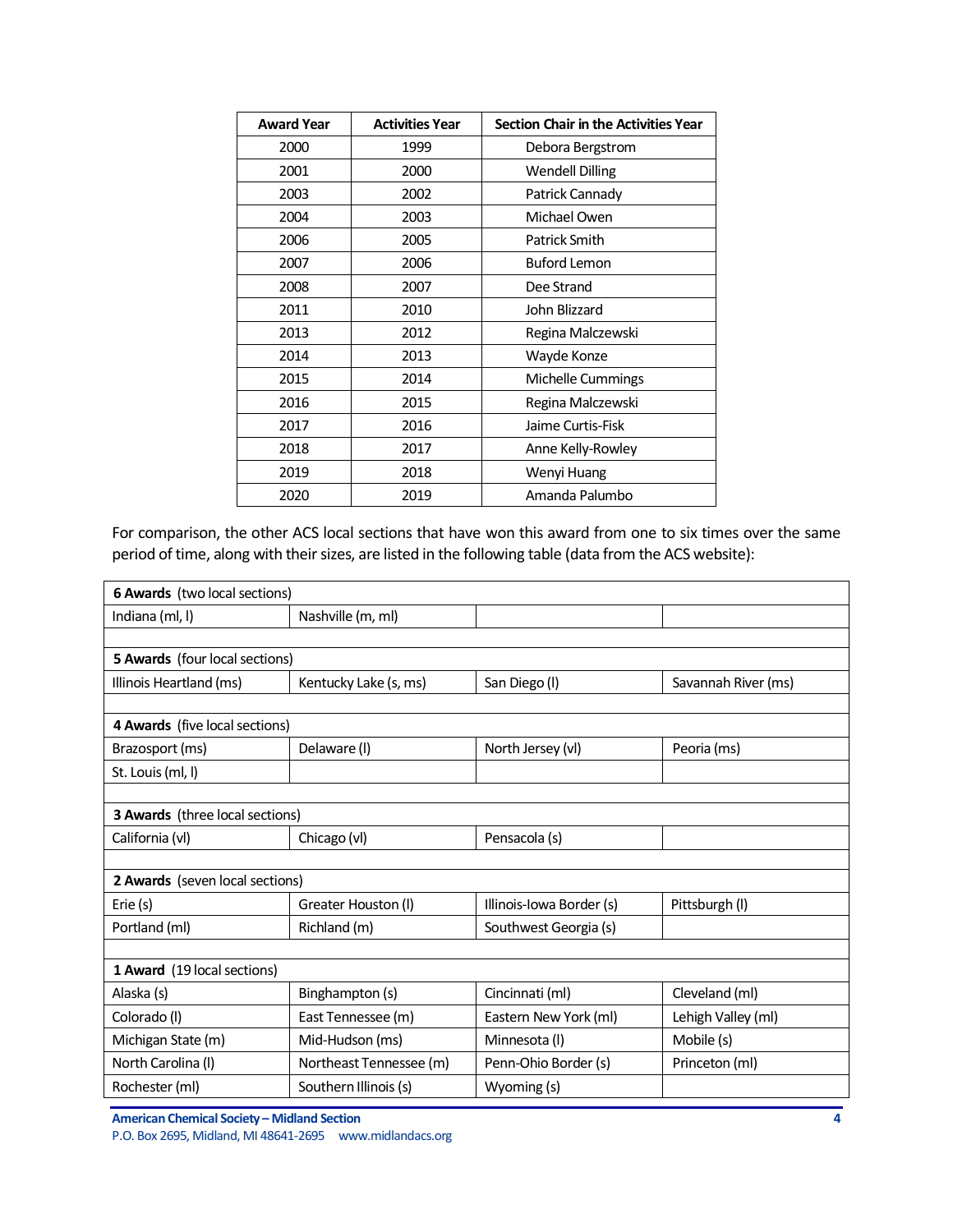Before 2000, similar outstanding section awards were called Phoenix Awards. Data for only a few of these awards are currently available. The Midland Section ACS was recognized for its outstanding activities with Phoenix Awards for the years 1973, 1990, 1991, 1992, 1993, 1994, and 1998. The remaining data will be reported when available.

#### <span id="page-4-0"></span>**More Gratitude for Chemistry** *Steve Keinath, Co-Editor, The Midland Chemist*

Editor's note: This article is reprinted, in part, from the Tuesday, April 13, 2021 issue or *ACS Matters*, an online news publication of the American Chemical Society. Readers may recall that Mark Jones penned an initial "Gratitude for Chemistry" article in the May 2020 issue of the *Midland Chemist* under his Chair Column at the time. That article was also published in parallel by the National ACS in their May 21, 2020 issue of *Industry Matters Newsletter*, an online news publication.



**Mark E. Jones** (photo at left), PhD, Member of the ACS Committee on Public Relations and Communications and the Chemical Heritage Landmark Committee, and 2020 Midland Section Chair

Mark Jones retired as the Executive External Strategy and Communications Fellow at The Dow Chemical Company on March 31, 2021. He is a frequent speaker at a variety of industry events on industry related topics. He is a longtime supporter of ACS Industry Member Programs providing both written and webinar content, supporting the CTO Summits, and as a former member of Corporation Associates. He currently serves on the ACS Committee on Public Relations and Communications and the Chemical Heritage Landmark

Committee. He is a member and former chair of the Chemical Sciences Roundtable, a standing roundtable of the National Academies of Sciences, Engineering, and Medicine. Mark is also the author of over a dozen U.S. patents and numerous publications.

The concept of "three gratitudes" came into my consciousness about a year ago. Stress is relieved, according to proponents of the three gratitudes exercise, by pausing to reflect and finding just three things that make you grateful or thankful. Those sold on the power of three gratitudes state that expressing gratitude can lead to increased happiness and reduced stress. I found three gratitudes for chemistry, three things tied to chemistry that made me grateful.

[My gratitudes last year](https://www.acs.org/content/acs/en/industry/industry-matters/mark-jones-may-21-2020.html) were a mixed bag. I saw optimism in drugs against COVID-19. That optimism was misplaced since treatments remain elusive. I was grateful that the SARS-CoV-2 is chemically fragile and easily destroyed. Studies show fomite transmission is unlikely, meaning that lots of sanitizer was wasted. I was also grateful that the chemical industry was able to continue operating to provide critical materials. That gratitude did hold up.

Now, it is time for three new gratitudes for chemistry.

A year into the COVID-19 pandemic, vaccines are providing hope. Vaccines were the stuff of biology. No longer. The story of Edward Jenner is not a story of chemistry. Inoculation with cowpox takes advantage of the biological similarities between two viruses, similarities sufficient to create a protective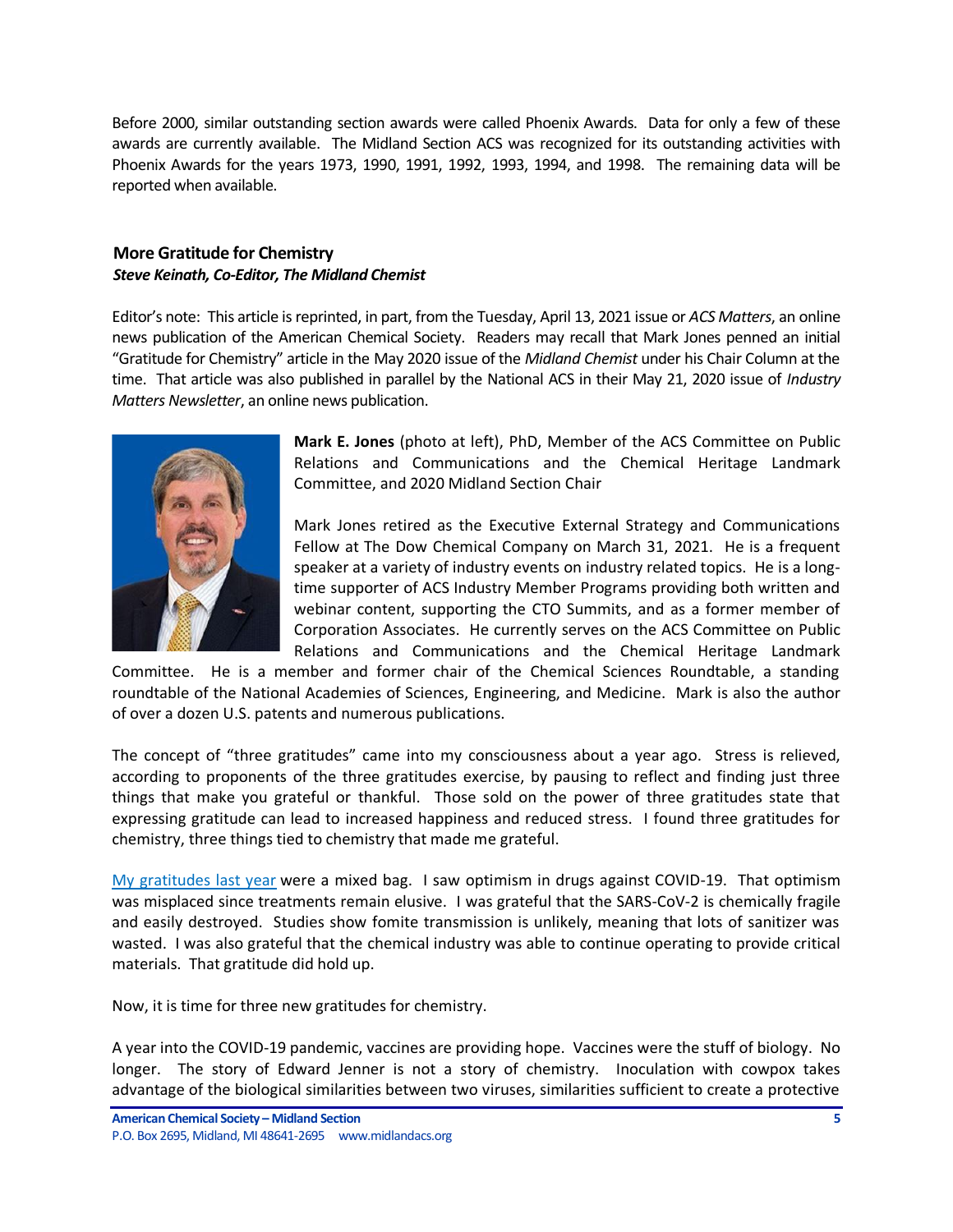immune response against the more devastating smallpox virus. The Salk vaccine required chemistry. Viruses were formalinized, treated with formaldehyde, rendering them incapable of causing infection. There was a chemical step, but the growth of the virus in living cells still made it feel more like biology than chemistry.

In recent months, I received a vaccine made through *chemistry*. I am grateful for the chemical feats that made it possible. There is no weakened or inactivated version of a virus. The vaccine I got used messenger RNA, or mRNA. mRNA is a product of chemistry, designed and produced by chemistry. DNA plasmids are assembled by sequential reactions from amino acids. Chemical treatment of the plasmid DNA makes the mRNA that is injected. mRNA instructs the body's cells to produce copies of the SARS-CoV-2's spike protein and the immune system develops antibodies that guard against infection. One great thing about chemistry is that it is fast, far faster than biology. mRNA vaccines against variants are already being tested, requiring only changes to the synthesis instructions. I am grateful for the chemistry that enables these innovative vaccines.

Second, I am grateful that concrete steps are being taken to improve the sustainability of the chemical industry. Sustainability remains important. The pandemic certainly illustrated the value proposition for many chemical products, with disinfectants and plastic being near the top of the list. PPE relies extensively on plastics, versatile materials that are cheap enough to throw away after one use. Bag bans were put on hold in recognition of the fact that single use bags were the most sanitary option in a pandemic. It appeared we might be leaving sustainability behind. Any concerns over potential wilting of industry sustainability efforts were misplaced. Industry remains committed to aggressive greenhouse gas emissions targets and to addressing plastic waste. Recent announcements from [BASF, SABIC,](https://cen.acs.org/business/petrochemicals/Sabic-BASF-Linde-join-electric/99/i11?ref=search_results) and [Linde](https://cen.acs.org/business/petrochemicals/Sabic-BASF-Linde-join-electric/99/i11?ref=search_results) show commitment to low-emission e-cracking. Covestro just announced a polyurethane back to monomer recycling effort. I am grateful that the pandemic didn't derail sustainability efforts.

For my third gratitude, I'm sticking with sustainability, but with a focus on the larger chemical community. I am thankful for innovation, particularly innovation addressing sustainability. I am particularly heartened by academic efforts. Long ignored, improved processing and recycling are suddenly in vogue. Creative researchers are showing ways to get polyethylene-like properties in polymers designed for recycling, discovering new methods of upcycling, inventing new ways to utilize  $CO<sub>2</sub>$  and more. I am grateful for the new approaches, and for the creativity being shown.

I'm going to add a fourth gratitude. My last day as a paid industrial chemist was March 31, after a career of 11,308 days, all working for The Dow Chemical Company. Purists among you will point out that there were the Dow DuPont years and the Dow, Inc. years. My paycheck came from The Dow Chemical Company for all 30 years, 11 months, and 16 days.

I am grateful that a love of chemistry turned into a rewarding, challenging career. There wasn't a plan; I just did things I found interesting and challenging. It is what got me to graduate school, into the research group I joined, and what I was able to do during my Dow career. I am grateful for all the wonderful people I got to work with, and that Dow provided me the flexibility to volunteer with the ACS. It is something that I will continue. Douglas Adams summed up my career nicely, "I may not have gone where I intended to go, but I think I have ended up where I intended to be."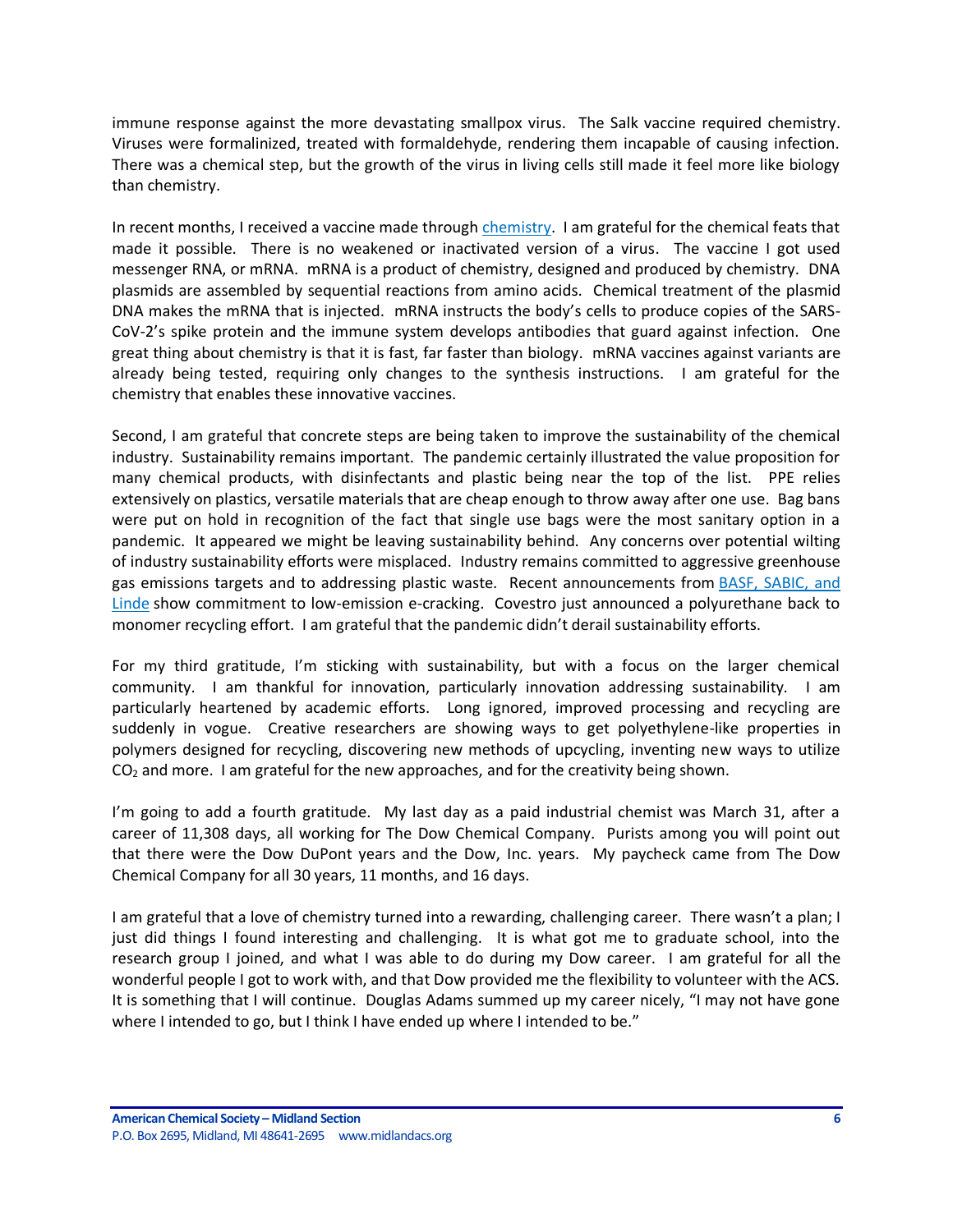## <span id="page-6-0"></span>**Dow's A.N. Sreeram Wins 2020 Henry Whalen Award** *Steve Keinath, Co-Editor, The Midland Chemist*

Editor's note: The material appearing in this article is based, in part, on excerpts published in the March 8, 2021 issue of *C&EN* (page 36), in the March 25, 2021 issue of *Industry Matters Newsletter*, an online news publication of the American Chemical Society, and from an earlier "Boss Talk Conversation" article in the April 16, 2020 issue of *Industry Matters Newsletter*. For reference, the full Boss Talk article was also reprinted in the May 2020 issue of the *Midland Chemist*.

**Dr. A.N. Sreeram** (photo at right), Senior Vice President for R&D and Chief Technology Officer at Dow Chemical, is the 2020 recipient of the Henry F. Whalen, Jr. Award, presented by the ACS Division of Business Development and Management (BMGT). This prestigious award recognizes outstanding contributions to the development and management of business within the chemical enterprise.

At Dow, Dr. Sreeram has led the adoption of high-throughput experimentation for the discovery of new molecules in a variety of businesses, from electronics to paints and coatings. His work helped to accelerate the R&D process and lower costs for the company.

The ACS Division of Business Development and Management presented the award to Dr. Sreeram during a virtual awards ceremony segment at the 2021 Virtual National ACS Spring Meeting, on Monday, April 12, 4:00-5:00 PM EDT. ACS Past



Congratulations to Dr. A.N. Sreeram!

#### **About A.N. Sreeram from the April 16, 2020 Boss Talk Article in** *Industry Matters Newsletter*

**-- -- -- -- -- -- -- -- -- -- -- -- -- -- -- -- -- -- -- -- -- -- -- -- -- -- -- -- -- -- -- -- -- -- -- -- -- -- -- -- -- -- -- --**

A.N. Sreeram is the Senior Vice President and Chief Technology Officer for Dow, where he focuses on accelerating new product commercialization through strategic collaboration with Dow's businesses and customers.

Sreeram leads a vibrant R&D organization at Dow focused on step-change technology development aligned with market demand. Under Sreeram's leadership, Dow transformed its innovation approach, significantly growing high-throughput experimentation and analysis capabilities extending from material discovery and processing through to application development. Sreeram has established strong value chain partnerships, giving Dow a seat at the customer's design table and strong connections to market signals. Dow's innovation pipeline is strongly aligned with strategic growth areas and global challenges, and empowering Dow researchers to excel. When combined, the capabilities and expertise of Dow's R&D organization provide a

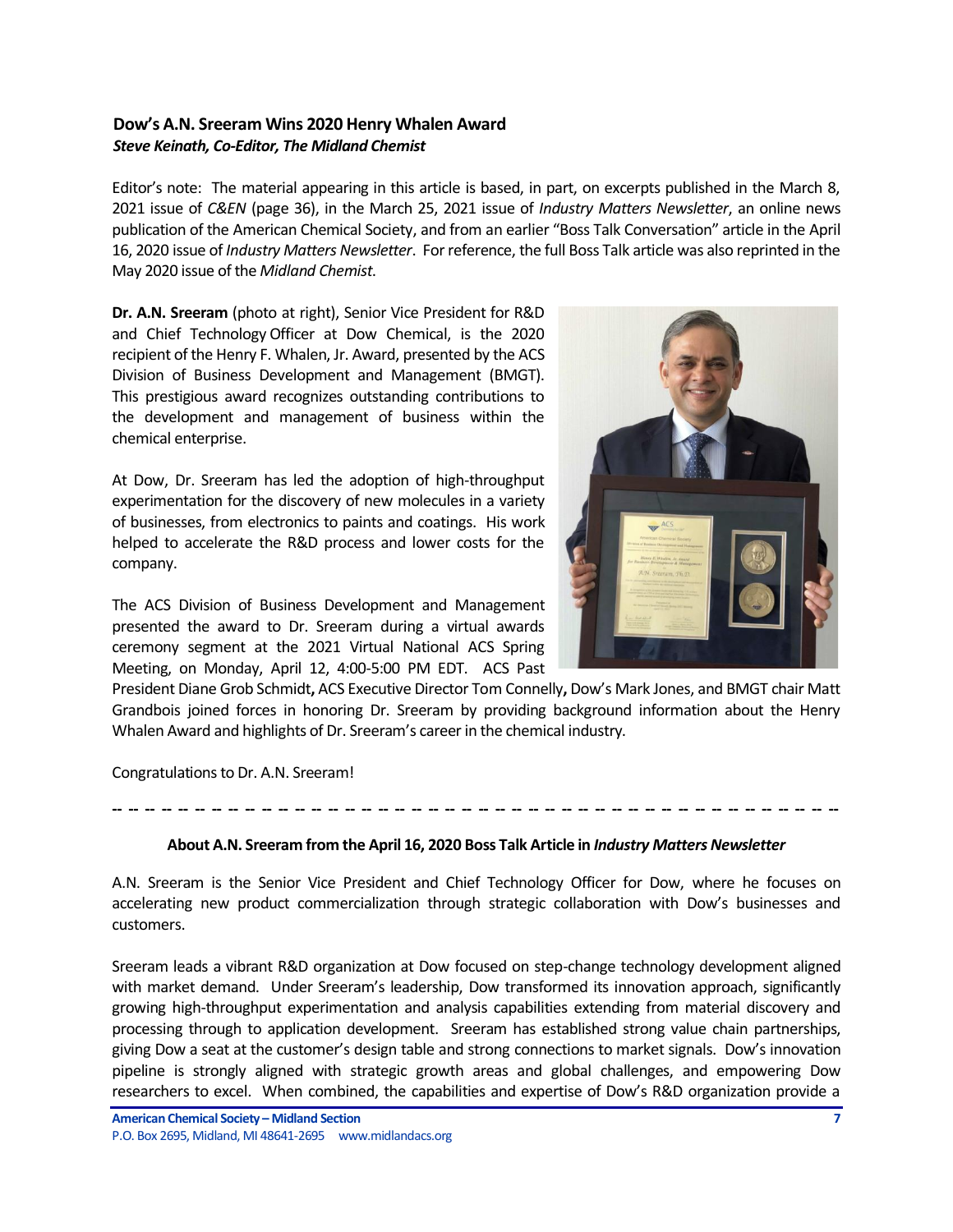distinct competitive advantage, enabling the company to more quickly develop products, ensuring that new products meet customer needs, and rapidly commercializing new innovations into established and emerging markets.

Products developed at Dow under Sreeram's tenure have received many awards for innovation and sustainability, including R&D 100 Awards, Edison Awards, and the Presidential Green Chemistry Challenge. Examples of award-winning technologies include EVOQUE™ pre-composite polymer for paints, INNATE™ Precision Packaging Resins, INFUSE™ Olefin Block Copolymers, DOWSIL™ EP-9610 Cosmetic Powder, ECOFAST™ Pure Sustainable Textile Treatment, Dow Performance Silicones Moldable Optical Silicone, ROPAQUE™ Opaque Polymer for BLU4EST™ Thermal Paper, ACCUTRACE™ fuel markers and VORAGUARD™ polyol for combustion modified high resilience polyurethane foams.

Sreeram served as Vice President of R&D for Dow Advanced Materials prior to assuming his current role. He joined Dow in June 2006 as Vice President of Core R&D, driving innovation in a number of key market segments, including automotive, infrastructure, and health. He led the adoption of high-throughput technologies to significantly accelerate the R&D process, while lowering costs and dramatically increasing product successes.

Prior to joining Dow, Sreeram served as the Global Technology Director and Chief Technology Officer for DuPont Electronic Technologies. Prior to this, he served as Vice President of Worldwide Technology for Cookson Electronics, and before that, he led the Electronic and Flat Panel Display Program for Sarnoff Corporation.

Sreeram serves on the White House's President's Council of Advisors on Science and Technology (PCAST), since his appointment in October 2019. PCAST advises the President on matters of science, technology, education, and innovation policy, informing public policy relating to the American economy, the American worker, national and homeland security, and other topics. Sreeram holds more than 20 U.S. patents, earned his doctorate degree from the Department of Materials Science & Engineering at Massachusetts Institute of Technology (MIT), and his master's degree in Glass Science from Alfred University in New York where he currently serves as a member of Board of Trustees. He is also a graduate of the ceramics engineering program at the Indian Institute of Technology – BHU in Varanasi, India.

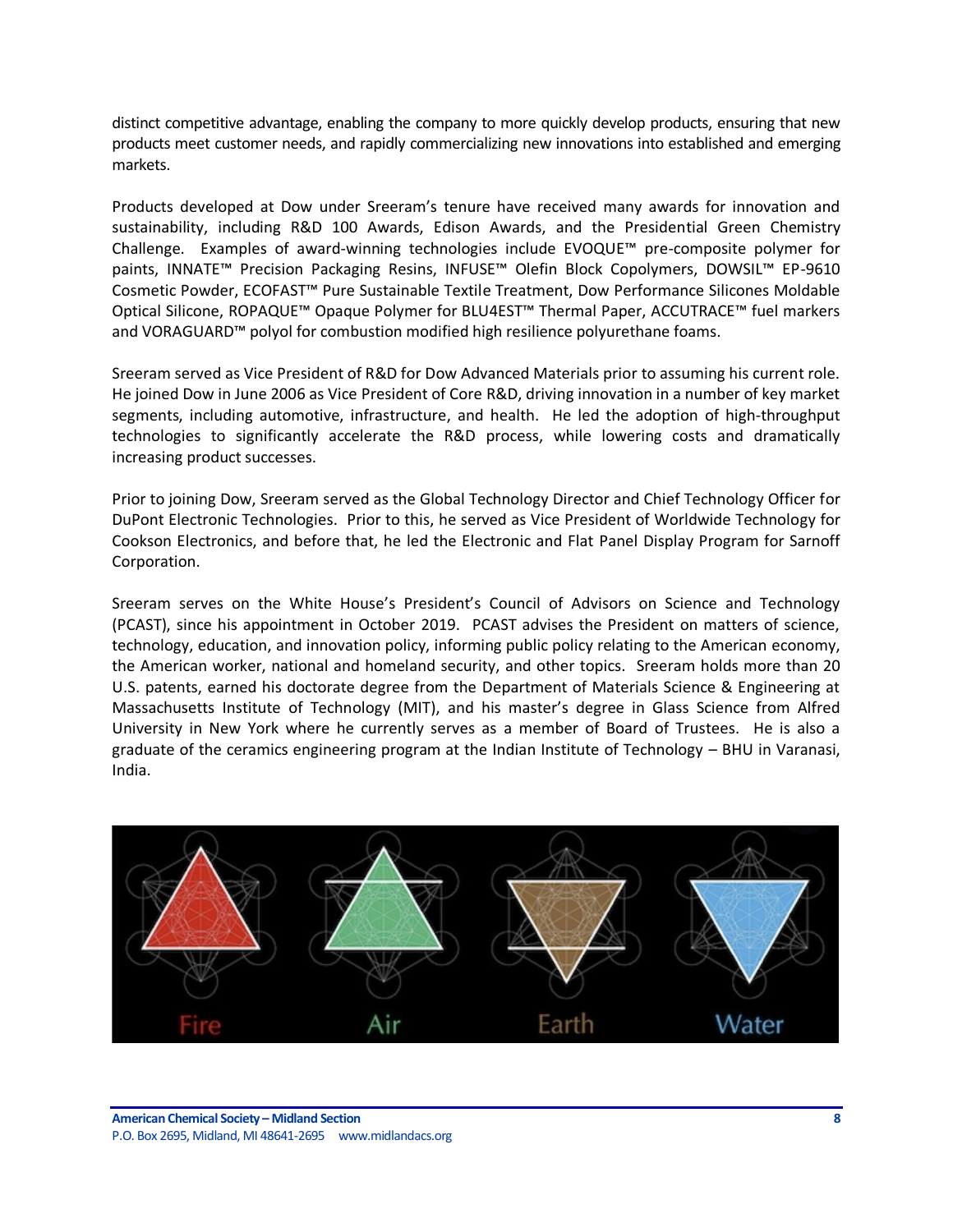## <span id="page-8-0"></span>**New Midland ACS Scholarship Fund Challenge** *Gina Malczewski, Director and Scholarship Committee, Midland Section ACS*

The Midland Section of the ACS has been proud to offer scholarships to deserving undergraduate students majoring in a chemical science since 2002. Annually, two to four scholarships are awarded to candidates who have graduated from a high school in one of the Section's five counties (Bay, Midland, Saginaw, Isabella, and Gratiot), are studying at a Michigan University, and are ideally intending to pursue a career in some aspect of chemistry or chemical engineering. Selections are made by a committee and are based on academics, service, and extracurricular contributions, and an essay on the student's sources of motivation as well as future plans.

Awards usually range from \$1,000-2,000, depending on the financial performance of the Midland ACS Scholarship Fund (#399) administered through the Midland Area Community Foundation. A long-standing goal of the Section has been to raise the base amount to \$100,000 to serve more students.

**Dr. Wendell and Marcia Dilling** (photo at right), both trained chemists and stalwart supporters of our Local Section, are now prepared to help us reach that goal by donating up to \$18,000 as part of a Challenge Grant to the Scholarship Fund, which currently stands at \$64,953.22. **They will match 1:1 any new contributions to the fund at the Midland Area Community Foundation over the next couple of years (\$18,000 X 2 + \$64,953.22 = \$100,953.22).**



Please consider contributing to this worthwhile cause. And, read the accompanying newsletter article below which highlights this year's recipients, who demonstrate the caliber of the students we

are supporting. **Your donations will help shape the future of chemistry!** If you have any questions about contributing to the Midland ACS Scholarship Fund, please call the Midland Area Community Foundation at 989-839-9661. Thank you.

### <span id="page-8-1"></span>**Congratulations to our 2021 Scholarship Recipients** *Gina Malczewski, Director and Scholarship Committee, Midland Section ACS*

Two scholarship awards of \$1,500 each will be awarded to two deserving chemistry students as a result of the 2021 Midland Section ACS scholarship application process. A committee composed of Denise Mason, Barb McManus, and Gina Malczewski evaluated eight submissions from area students, which included seven female applicants this year. All had earned grade point averages above 3.5 at the local high schools they attended, and all are studying chemistry.

One scholarship recipient, Hannah Bartels, attends the University of Michigan and has already done significant laboratory research, some of it voluntary (no credits or salary). She taught herself Computer-Assisted Design (CAD) to use it in her projects. Our second awardee, Madeleine Lang attends Grand Valley State University, tutors math in her spare time, and plans to go into medicine. Both of these women are highly motivated and extremely well-regarded by those with whom they have worked and/or volunteered, and both have university GPAs above 3.9.

We congratulate these students, wish them well, and hope to encounter equally talented applicants in the next round of submissions. The work of all those on the Scholarship Committee is also much appreciated.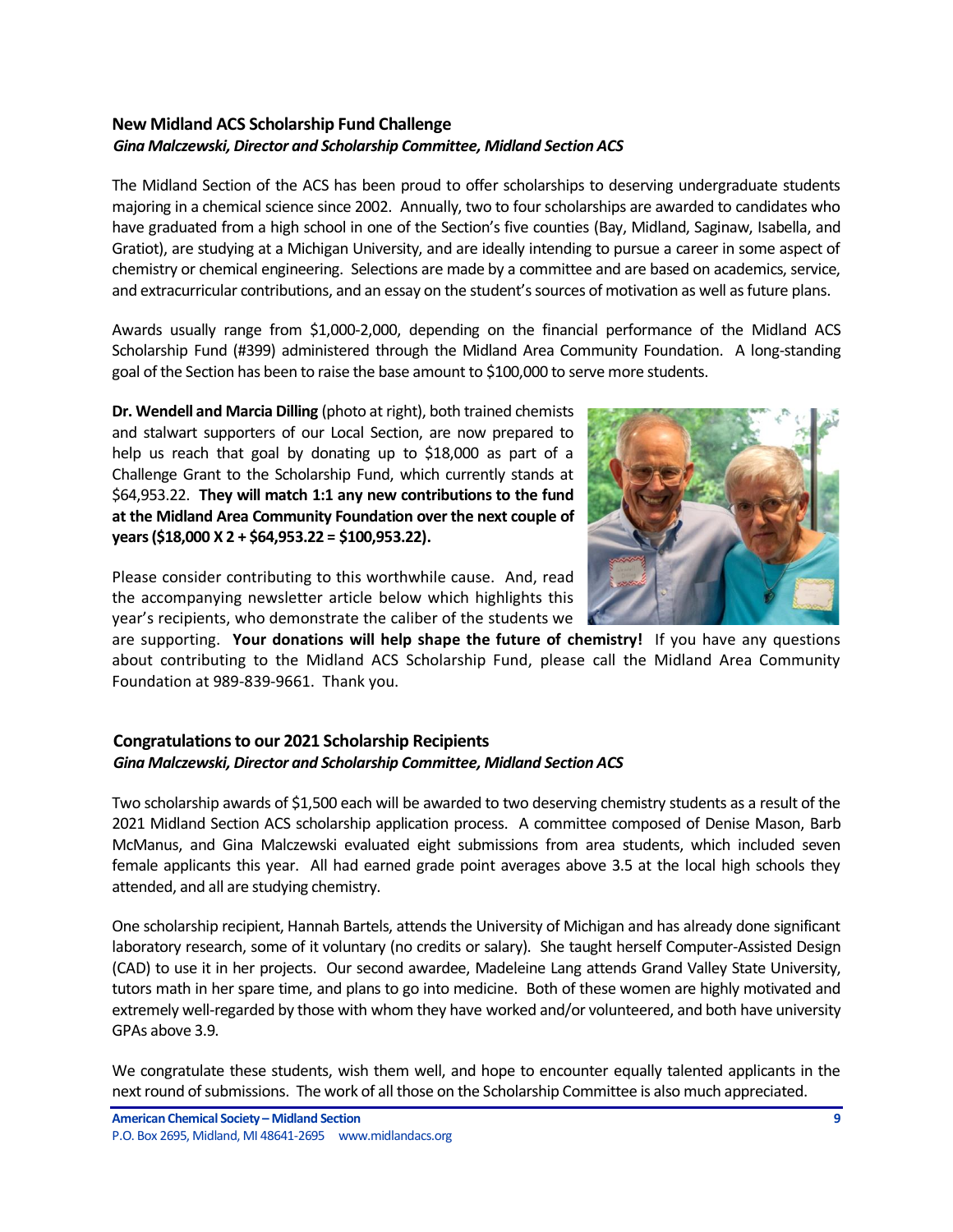## <span id="page-9-0"></span>**Chemistry Students Take Part in Virtual 2021 U.S. National Chemistry Olympiad** *Michael Tulchinsky, Chemistry Olympiad Chair, Midland Section ACS*

Nine high school students residing in Bay, Midland, and Saginaw counties took part in the virtual National Exam of the 2021 U.S. National Chemistry Olympiad (USNCO) on April 17. Like in 2020, the exam was offered remotely due to the elevated risk of COVID.

Before the National Exam, 88 chemistry students from five high schools registered and 73 eventually participated in the Midland Local Section Exam the week of March 15. This competition was held in-person at Bay City Western, Heritage, H.H. Dow, Midland, and Saginaw Arts and Science Academy (SASA) high schools and involved 60 multiple choice problems provided by the American Chemical Society. These high schools are situated in three mid-Michigan counties, which are served by the Midland Section of the ACS. The chemistry teachers administered and graded the exam.

The Midland Section ACS nominated ten students, who showed high scores at the Local Section Exam and met other requirements of the USNCO, to the National Exam. Nine students accepted the nominations and took part in the National Exam, Part 1 online: Shubhan Nagarkar and Kenneth Gu from H.H. Dow High School (chemistry teacher Adam Colvin); Nathaniel Striebel and Zoren Berlanga from Midland High School (chemistry teacher Jeffrey Yoder); Alyssa Burger and Sufyan Salameh from Bay City Western High School (chemistry teacher Gwenyth Kieser), Taylor Lewis and Christya Haddad from Heritage High School (chemistry teacher Melanie Galonska), and Devlin Wieszczecinski from SASA (chemistry teacher Dr. David Allan).

Midland Section ACS volunteers carried out the competition via Zoom with remote proctoring. Shubhan Nagarkar of H.H. Dow High School accomplished the highest scores among the mid-Michigan contestants at both the Local and National Exams, while Nathaniel Striebel of Midland High School finished as the second best. All nine students who participated in the National Exam, Part 1 were recognized with ACS certificates that they downloaded online. The students also received honor cords by mail as gifts from the Midland Section of the ACS.

In terms of the overall 2021 Chemistry Olympiad competition, this year 861 high school chemistry students across the country took Part 1 of the National Exam, and 200 students with the score of 37 out of 60 or higher were offered to participate in Part 2. The most successful twenty students in Part 2 received invitations to the Chemistry Olympiad Virtual Study Camp, which is conducted under the auspices of the American Chemical Society in June. The top four exceptionally qualified students from this cohort will represent the U.S. at the 53rd International Chemistry Olympiad (IChO) to be held virtually in Japan the week of July 25, 2021.

Several Dow volunteers helped with both the local and national exams. Dr. Robbyn Prange, the 2021 Midland Section Chair, promoted and encouraged the activities related to the Chemistry Olympiad. Dr. Stephanie Barbon and Dr. Jonathan Axtell served as National Exam proctors. Ms. Diana Deese purchased and provided the honor cords to recognize the students who participated in the National Exam. Dr. Michael Tulchinsky coordinated the overall activity.

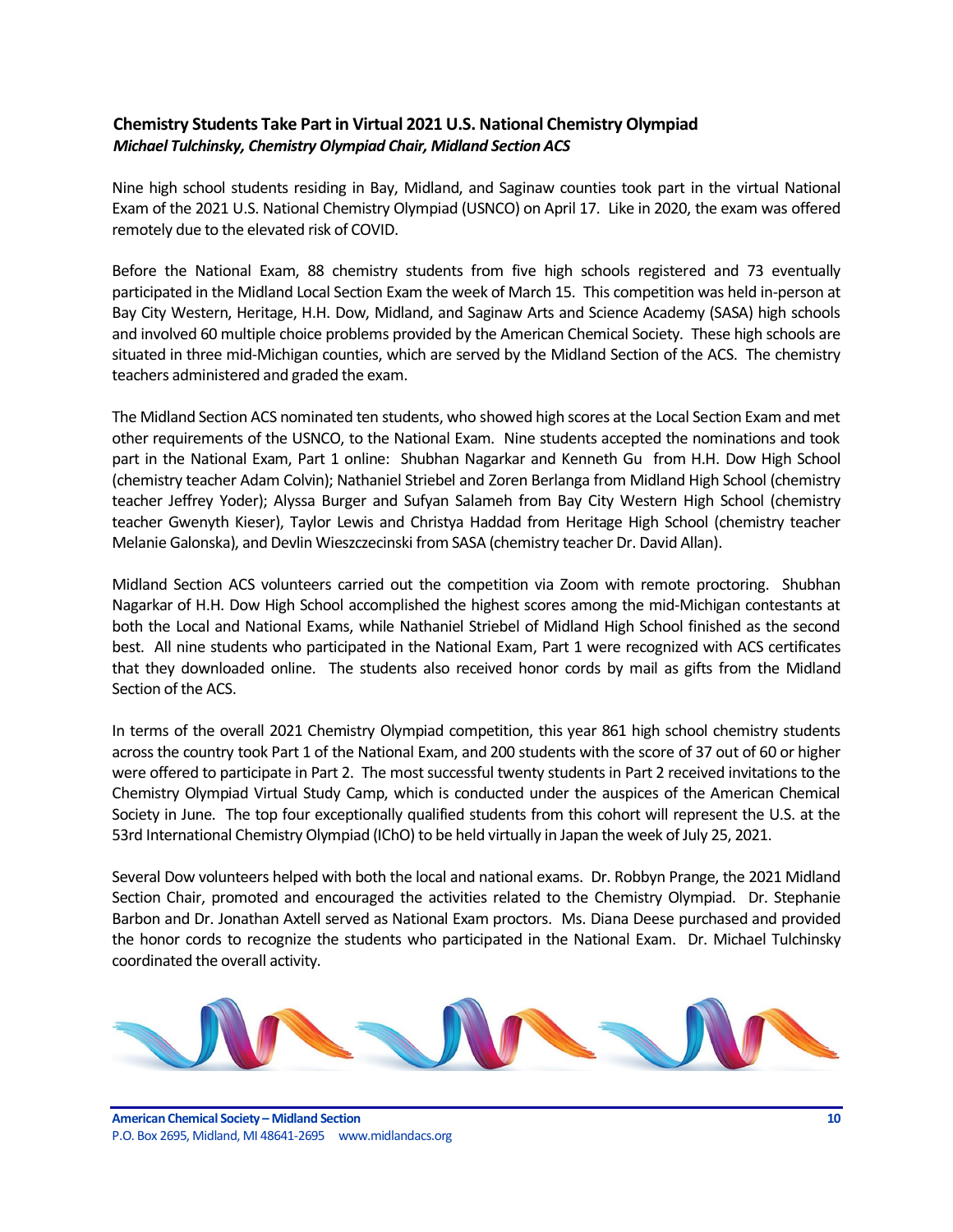

Three of the nine Mid-Michigan high school students who participated in the National Exam of the 2021 U.S. National Chemistry Olympiad who provided their photos (from left to right): Shubhan Nagarkar, Nathaniel Striebel, and Taylor Lewis.

#### <span id="page-10-0"></span>**2021 ACS Virtual Great Lakes Regional Meeting** *Steve Keinath, Co-Editor, The Midland Chemist*

June 6-9, 2021 (**Save the Date**) – 2021 ACS Virtual Great Lakes Regional Meeting (GLRM), hosted by the Minnesota local section. Meeting theme: *Elevating the Importance of Diversity and Inclusion in Chemistry*. For more information, or to register for this meeting, please see [https://www.glrm2021.org/.](https://www.glrm2021.org/)



**Explore the Great Lakes Regional Meeting (GLRM) [schedule-at-a-glance](http://app.connect.discoveracs.org/e/er?s=341921710&lid=9890&elqTrackId=E65EB73721D618583E6E52D840C75143&elq=4b7f1203d41a4825a01a4ac8d4922b2d&elqaid=3361&elqat=1) to see what's taking place during the virtual event!**

Register today to participate in the virtual technical **symposia**, **flash talks** in place of poster presentations, **workshops**, **a career fair, networking opportunities, and award ceremonies.** Workshops and events for GLRM will begin as early as June 5 and end June 10, while the Technical Program will take place June 6-9.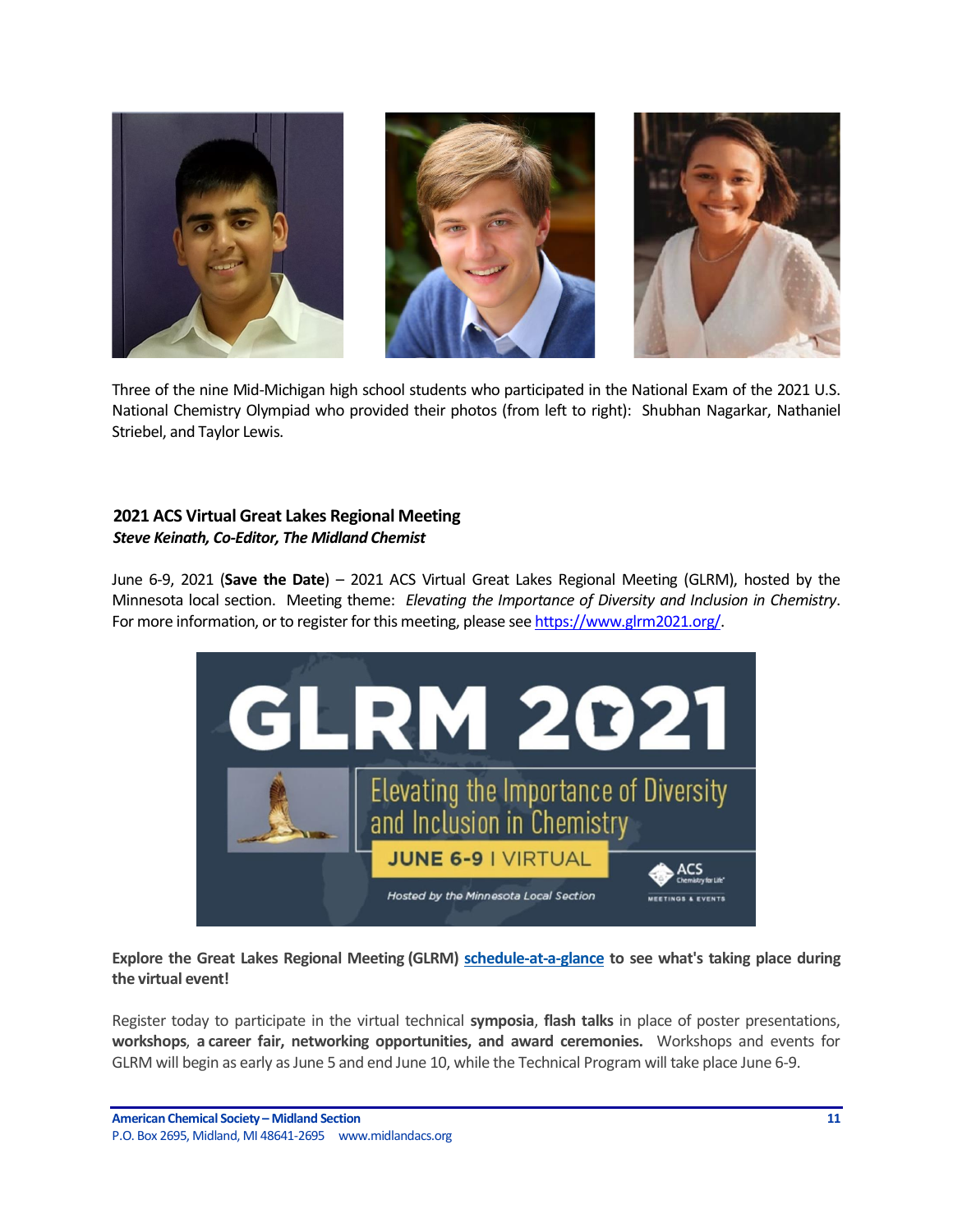**Please note:** The Great Lakes Region of the ACS formally welcomes the Central Region of the ACS to this virtual conference. The 2021 Great Lakes Regional Meeting will also serve as the 2021 Central Regional Meeting due to complications caused by the COVID pandemic and the cancellation of the 2020 Central Regional Meeting a year ago.

#### <span id="page-11-0"></span>**Upcoming Dates, Events, and Other Updates**

- May 3 (7:00 8:00 PM) Midland Section ACS Board meeting, via a WebEx conference call connection at [Cisco Webex Meeting -](https://laurenmccullough.my.webex.com/webappng/sites/laurenmccullough.my/meeting/download/1fe34d004133d24e0415cae3b860f29e) May 2021, phone number: 989-633-1166.
- May 20 (4:00 5:30 PM) Earth Day Virtual Seminar event, *Environmental Justice in Detroit: A Movement that Helped Redefine the Meaning of Mainstream Environmentalism.* Free and open to the public. Click on the lin[k https://msu.zoom.us/j/96111588873,](https://msu.zoom.us/j/96111588873) and enter the passcode ACS. For any questions, please contact Gina Malczewski a[t reginamalczewski@gmail.com.](mailto:reginamalczewski@gmail.com)
- June 6-9, 2021 (**Save the Date**) 2021 ACS Virtual Great Lakes Regional Meeting (GLRM), hosted by the Minnesota local section. For more information, please see [https://www.glrm2021.org/.](https://www.glrm2021.org/) **Please note:** The Great Lakes Region of the ACS formally welcomes the Central Region of the ACS to this virtual conference. The 2021 Great Lakes Regional Meeting will also serve as the 2021 Central Regional Meeting due to complications caused by the COVID pandemic and the cancellation of the 2020 Central Regional Meeting a year ago.
- June 7 (7:00 8:00 PM) Midland Section ACS Board meeting, MCFTA Board Room (anticipated location, in person), or via a WebEx conference call connection at [Cisco Webex Meeting -](https://laurenmccullough.my.webex.com/webappng/sites/laurenmccullough.my/meeting/download/1fe34d004133d24e0415cae3b860f29e) June 2021, phone number: 989-633-1166.
- August 2 (7:00 8:00 PM) Midland Section ACS Board meeting, MCFTA Board Room (anticipated location, in person), or via a WebEx conference call connection at [Cisco Webex Meeting -](https://laurenmccullough.my.webex.com/webappng/sites/laurenmccullough.my/meeting/download/1fe34d004133d24e0415cae3b860f29e) August 2021, phone number: 989-633-1166.
- August 22-26, 2021 (**Save the Date**) Fall 2021 National ACS Meeting & Exposition (**Atlanta, GA and Online**). Meeting theme – *Resilience of Chemistry*. For more information, please see [https://www.acs.org/content/acs/en/meetings/national-meeting/about/future-meetings.html.](https://www.acs.org/content/acs/en/meetings/national-meeting/about/future-meetings.html)
- September 7 (7:00 8:00 PM) Midland Section ACS Board meeting, MCFTA Board Room (anticipated location, in person), or via a WebEx conference call connection at [Cisco Webex Meeting -](https://laurenmccullough.my.webex.com/webappng/sites/laurenmccullough.my/meeting/download/1fe34d004133d24e0415cae3b860f29e) September [2021,](https://laurenmccullough.my.webex.com/webappng/sites/laurenmccullough.my/meeting/download/1fe34d004133d24e0415cae3b860f29e) phone number: 989-633-1166. **Please note: This Board meeting is being held on Tuesday evening, not the usual Monday evening.**
- October 4 (7:00 8:00 PM) Midland Section ACS Board meeting, MCFTA Board Room (anticipated location, in person), or via a WebEx conference call connection at [Cisco Webex Meeting -](https://laurenmccullough.my.webex.com/webappng/sites/laurenmccullough.my/meeting/download/1fe34d004133d24e0415cae3b860f29e) October 2021, phone number: 989-633-1166.
- November 1 (7:00 8:00 PM) Midland Section ACS Board meeting, MCFTA Board Room (anticipated location, in person), or via a WebEx conference call connection a[t Cisco Webex Meeting -](https://laurenmccullough.my.webex.com/webappng/sites/laurenmccullough.my/meeting/download/1fe34d004133d24e0415cae3b860f29e) November 2021, phone number: 989-633-1166.
- December 6 (7:00 8:00 PM) Midland Section ACS Board meeting, MCFTA Board Room (anticipated location, in person), or via a WebEx conference call connection a[t Cisco Webex Meeting -](https://laurenmccullough.my.webex.com/webappng/sites/laurenmccullough.my/meeting/download/1fe34d004133d24e0415cae3b860f29e) December 2021, phone number: 989-633-1166.